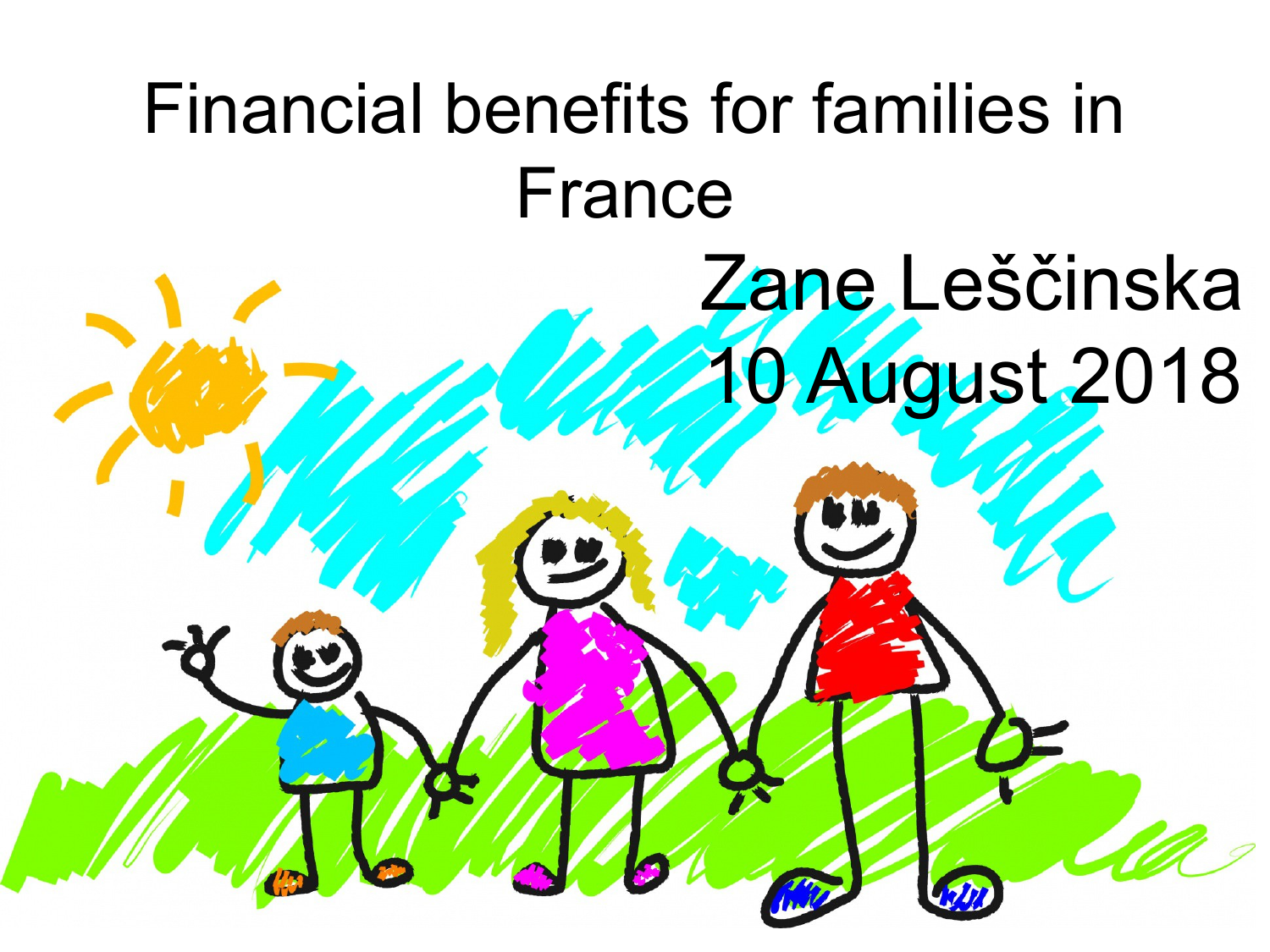### Birth rates (‰) in France 1982 -2017



Recent peaks in 2006- 13,1‰ and 2000- 13,3‰

Source: French National Institute of Statistics (INSEE), 2018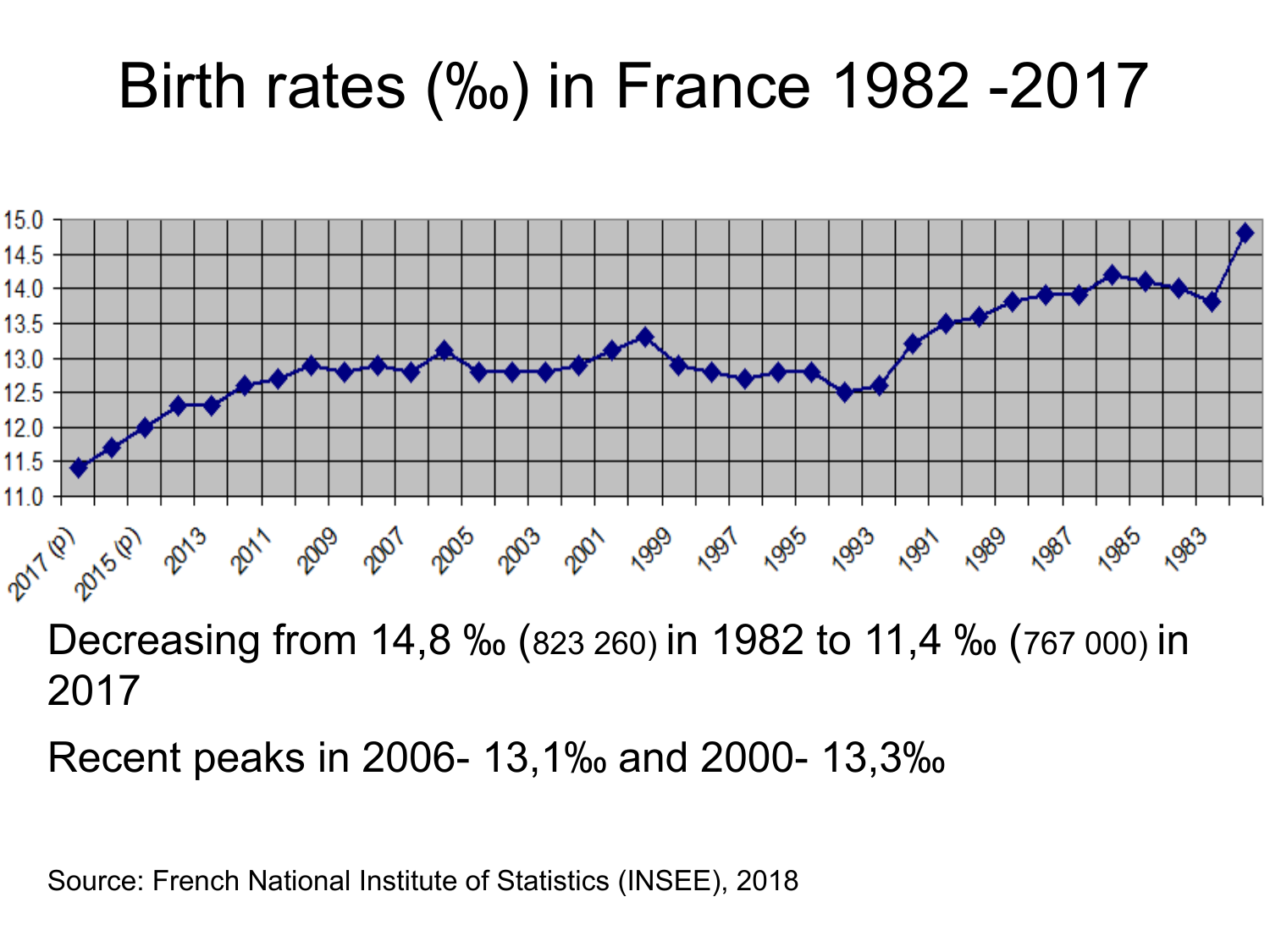## Two main mechanisms

#### **1. Family benefits**

- •<sup>®</sup> Established after WW2, generalized in 1978
- $\cdot^{\circ}$  Paid to all the families without income conditions

#### •. **2. Tax policy**

- •. Established in 1948 with the **family quotient**
- $\cdot$  e Helps to adjust the amount of household income tax according to the number of children (parts)
- •<sup>®</sup> Maximum 2000 EUR of reduction (ceiling since 1982)
- •. According to OECD (Eurostat, 2011) **4% of French GDP** is decicated to the Family policies ( average 2,9% in OECD countries)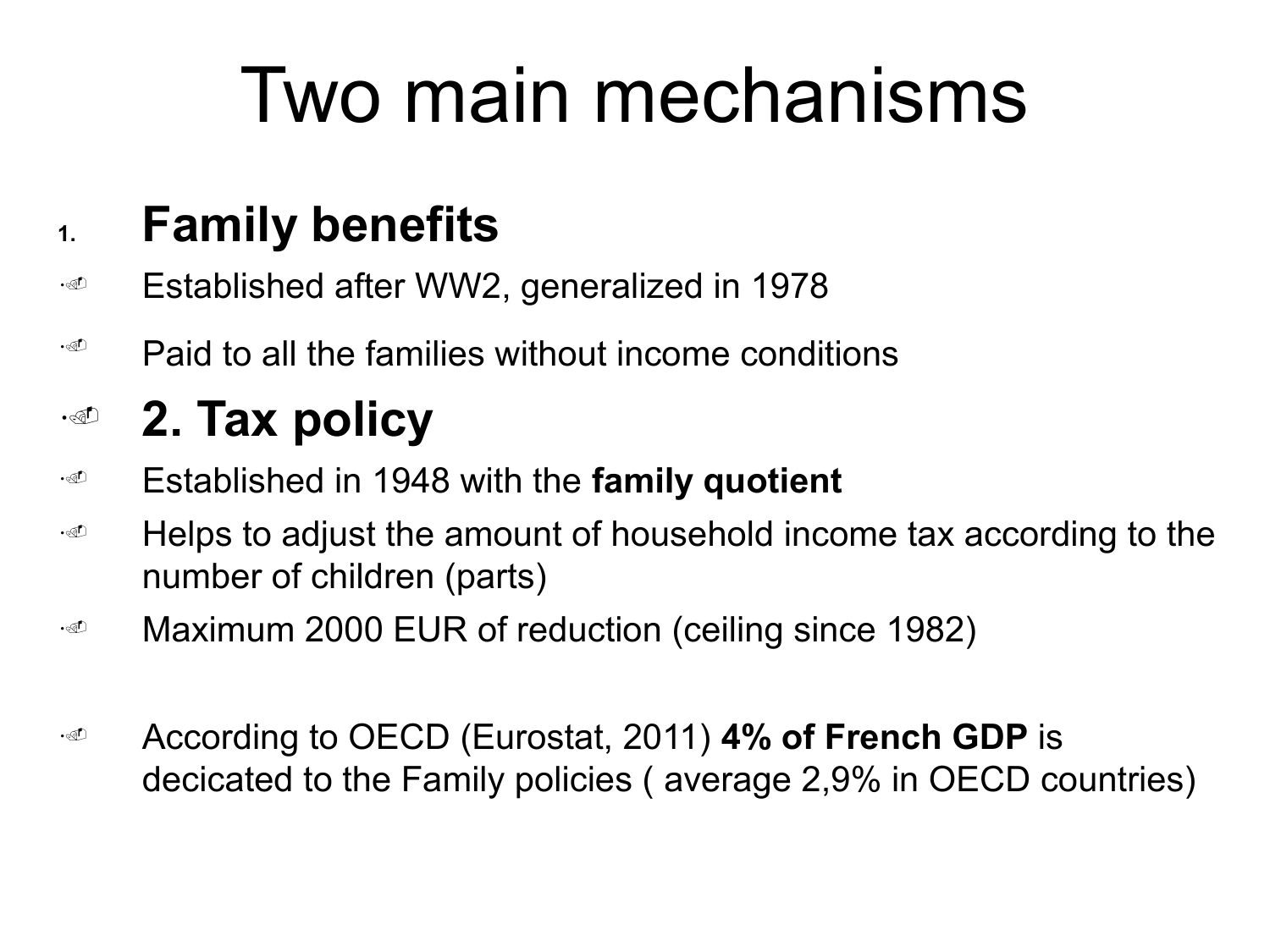## Reducing the "standart of living'' disparities

• Due to the extra expenses, families with one or two children have approximately **11%** less than families with no children

- **26%** less for families with 3 or more children
- Horizontal (no children vs children) and vertical (income based) redistribution
- $\cdot$  Thanks to the those policies, those dispartities have been reduced to 7% and 15%

Source: Study of the Direction du Trésor sur "Les transferts du système sociofiscal aux familles en 2014").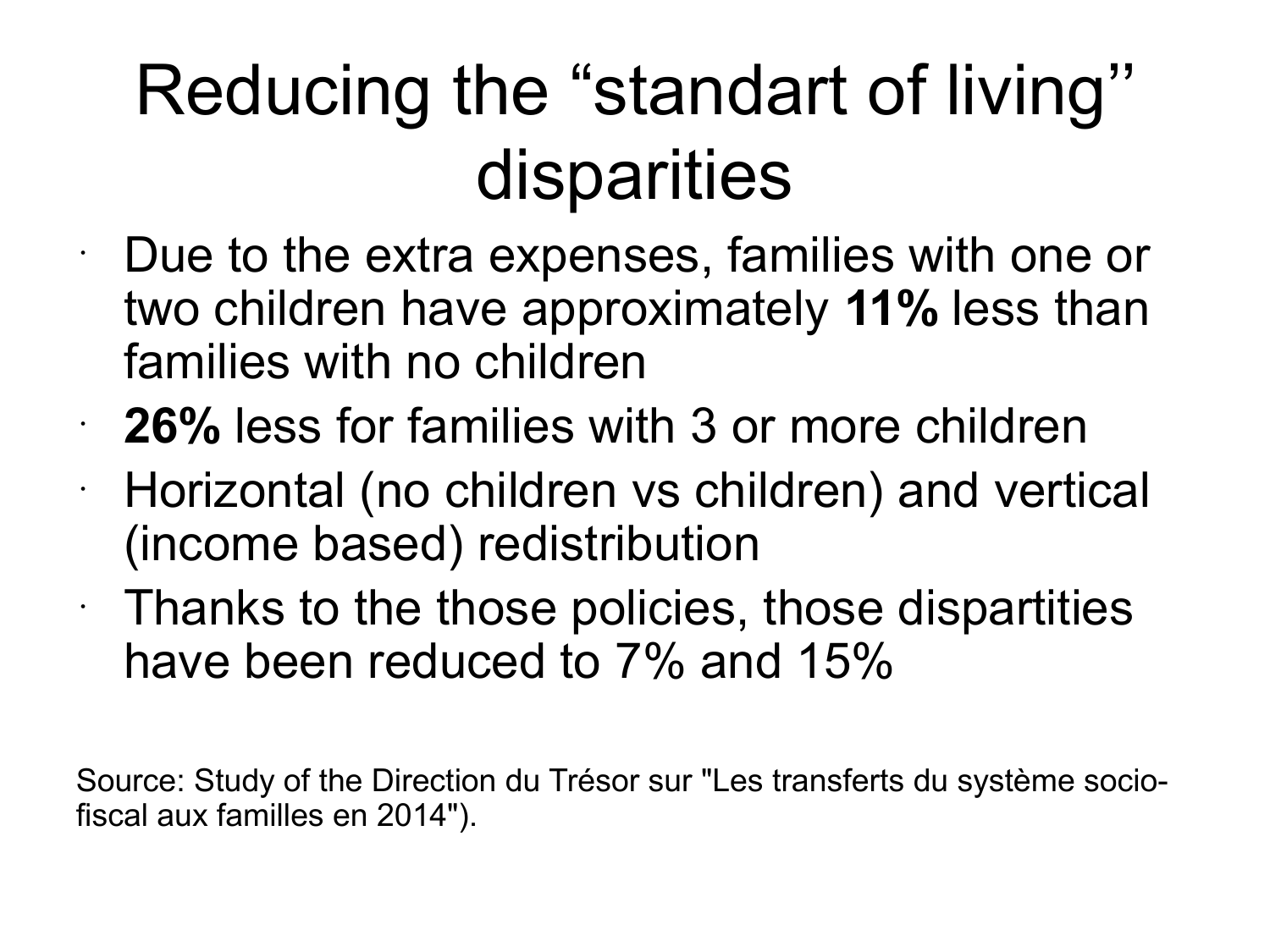# **8 Family benefits**

 $\cdot$  Family allowances- starting from the 2nd child

- Young children benefits, including:
	- **D** Birth or adoption bonus
	- **D**Young children allowances
	- -Daycare allowances (free choice)
	- -Complementary salary compensation, if a parent doesn't work or work part time until child's 3 years
- Complementary family benefit
- Housing allowance
- Handicaped child education allowance ;
- Family support allowance
- Shcool allowance
- Parents' absence from work daily allowance (sick child care)

Since 2015, all these allowances are subjected to the household's level of income.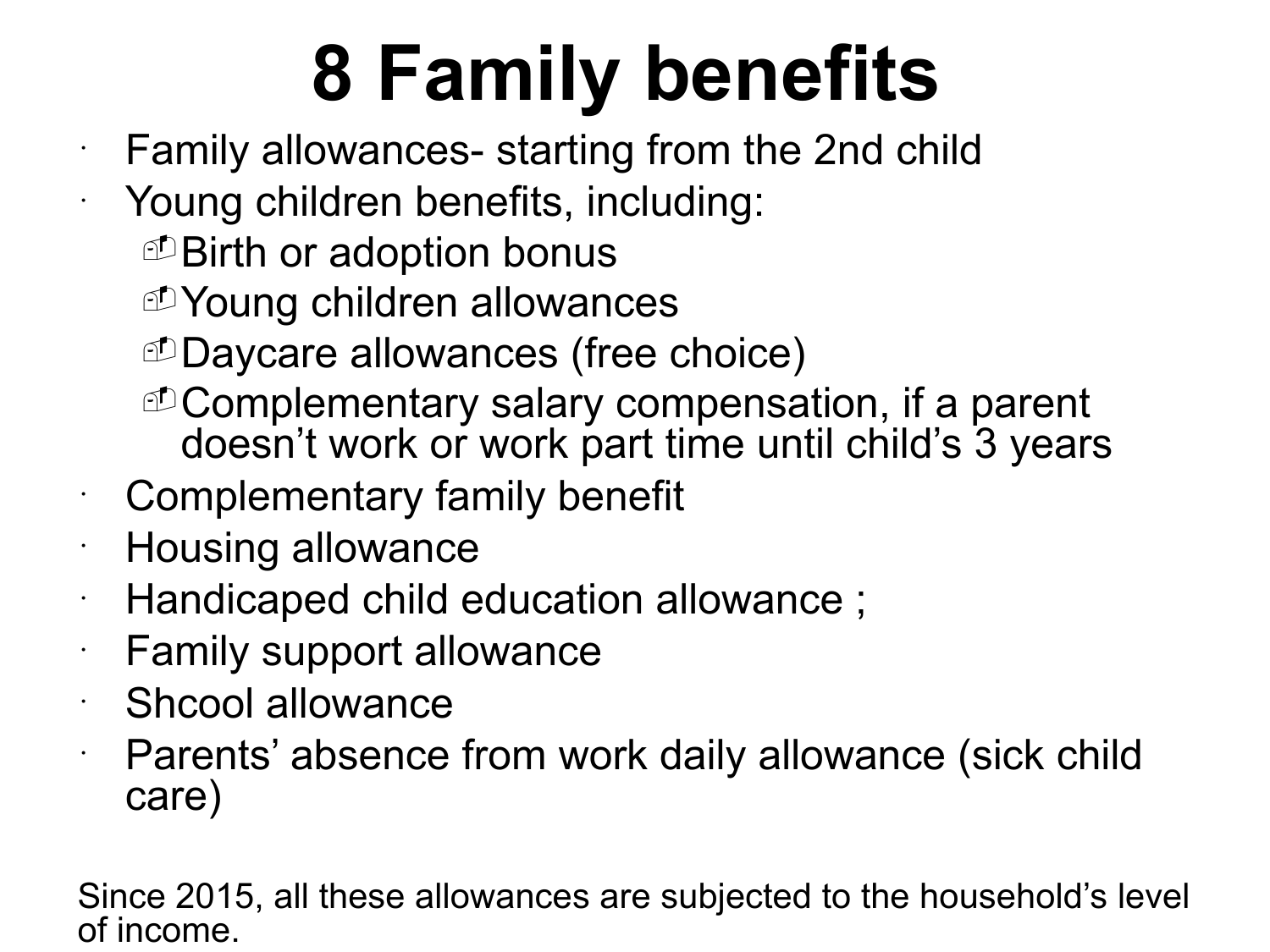Portrait of the typical beneficiary if the family benefits:

- $\textdegree$  a woman (55%),
- $\textdegree$  30 39 years old (54%),
- $\textdegree$  living in couple and with 2 children (47%),
- $\textdegree$  french citizenship (90%)

Source: La Cnaf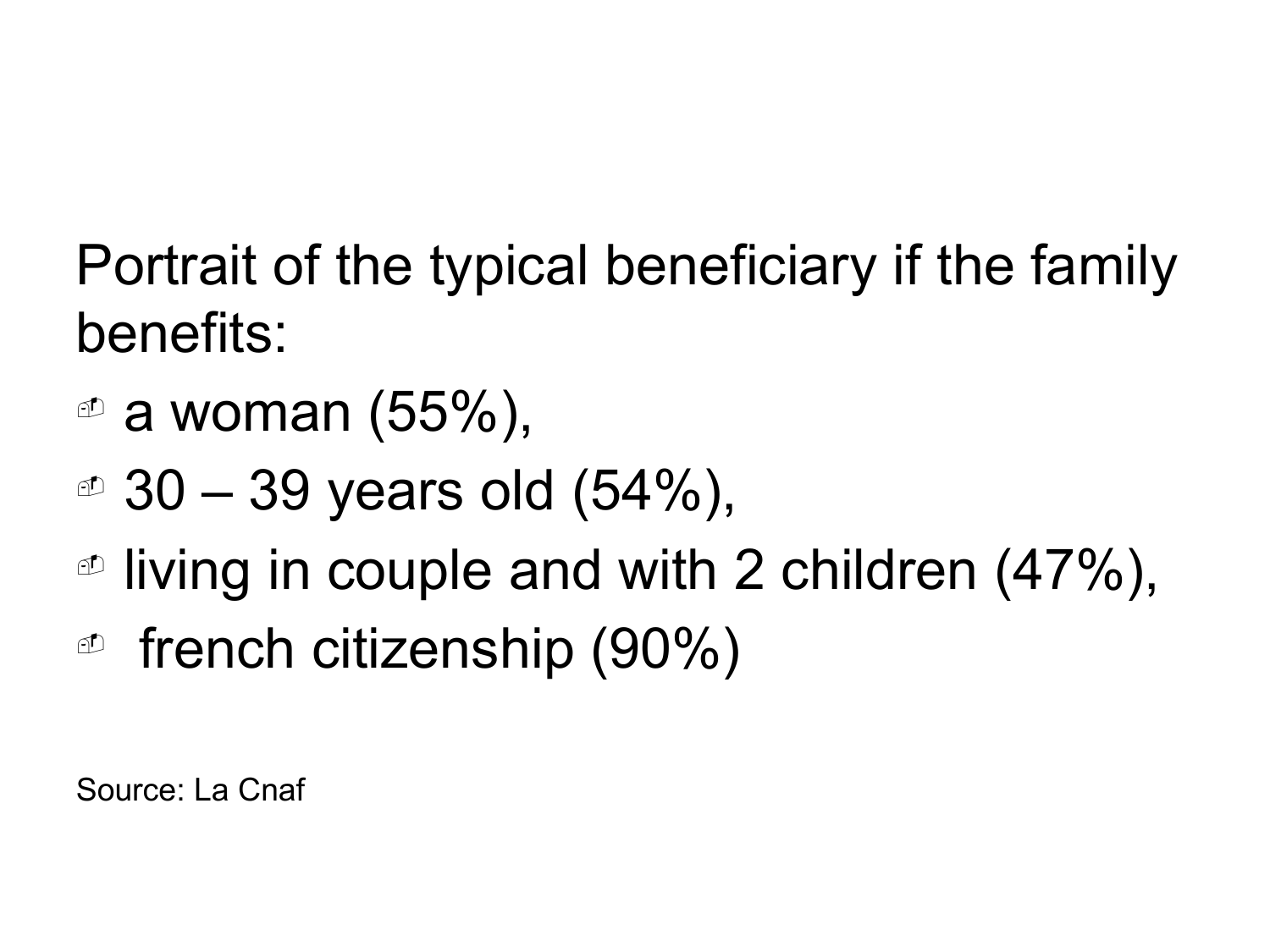## Some examples...

#### **Birth or adoption bonus**

Starting from 1st of april 2018

- $\cdot$  946,39 € (birth)
- $\cdot$  1 892,77 € (adoption of a child younger than 20 ans).

Income conditions apply according to the number of children born or to be born.

- For a household expecting one child and with one parent working, the annual income of 2016 can not exceed 31 345  $\epsilon$  or 41 425  $\epsilon$  if two parents are working or for the single parent family

Mandatory pregnancy check during the first 14 weeks of pregnancy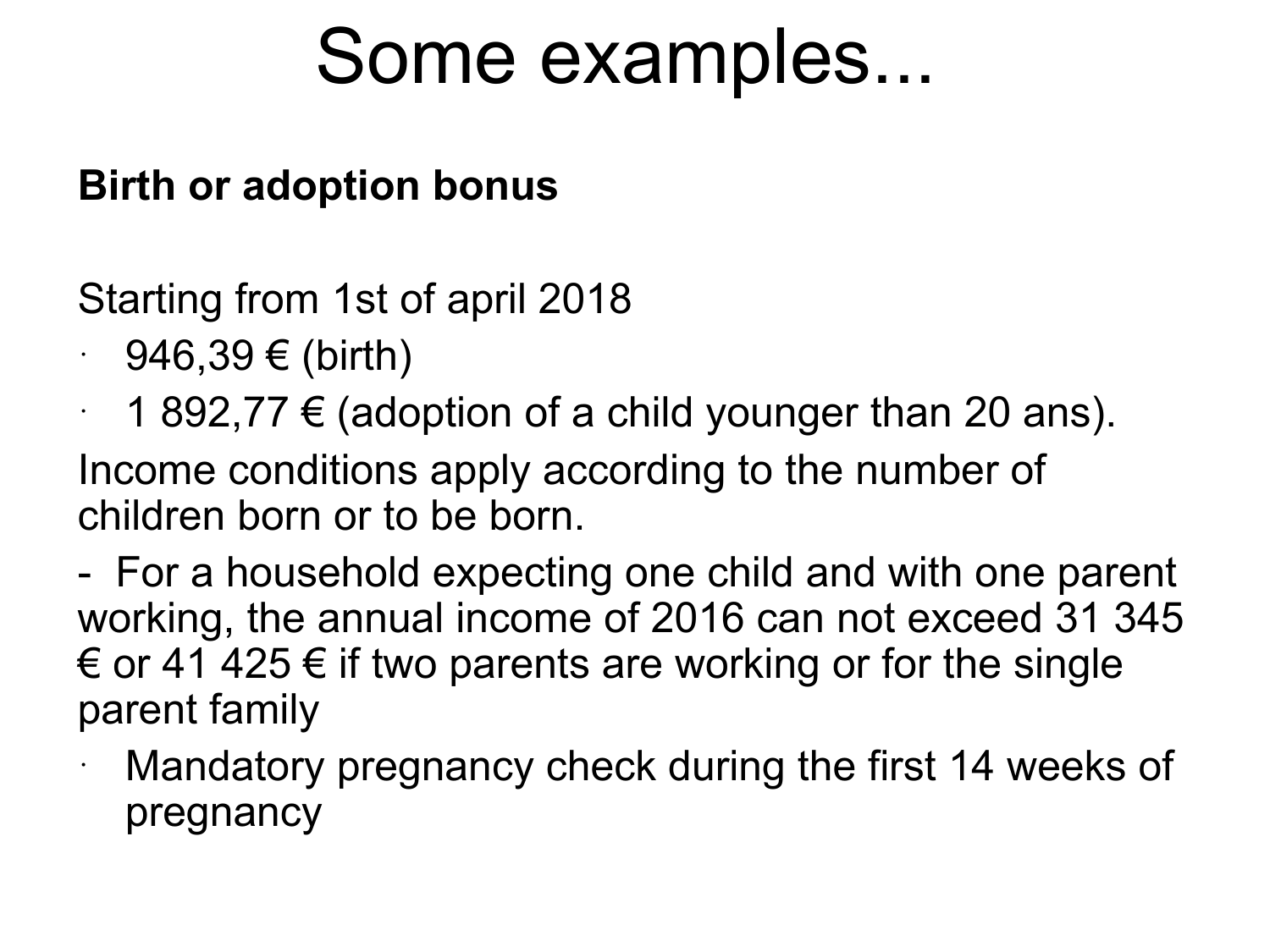## **Parent's absence from work allowance**

- $\cdot$  To take care of a sick or handicaped child until the age 20
- Daily allowance 43,79  $\epsilon$  if 2 parents
- $\cdot$  52,03 € if single parent
- Maximum 22 days per monts
- 310 days annually for 3 years according to the needs of a child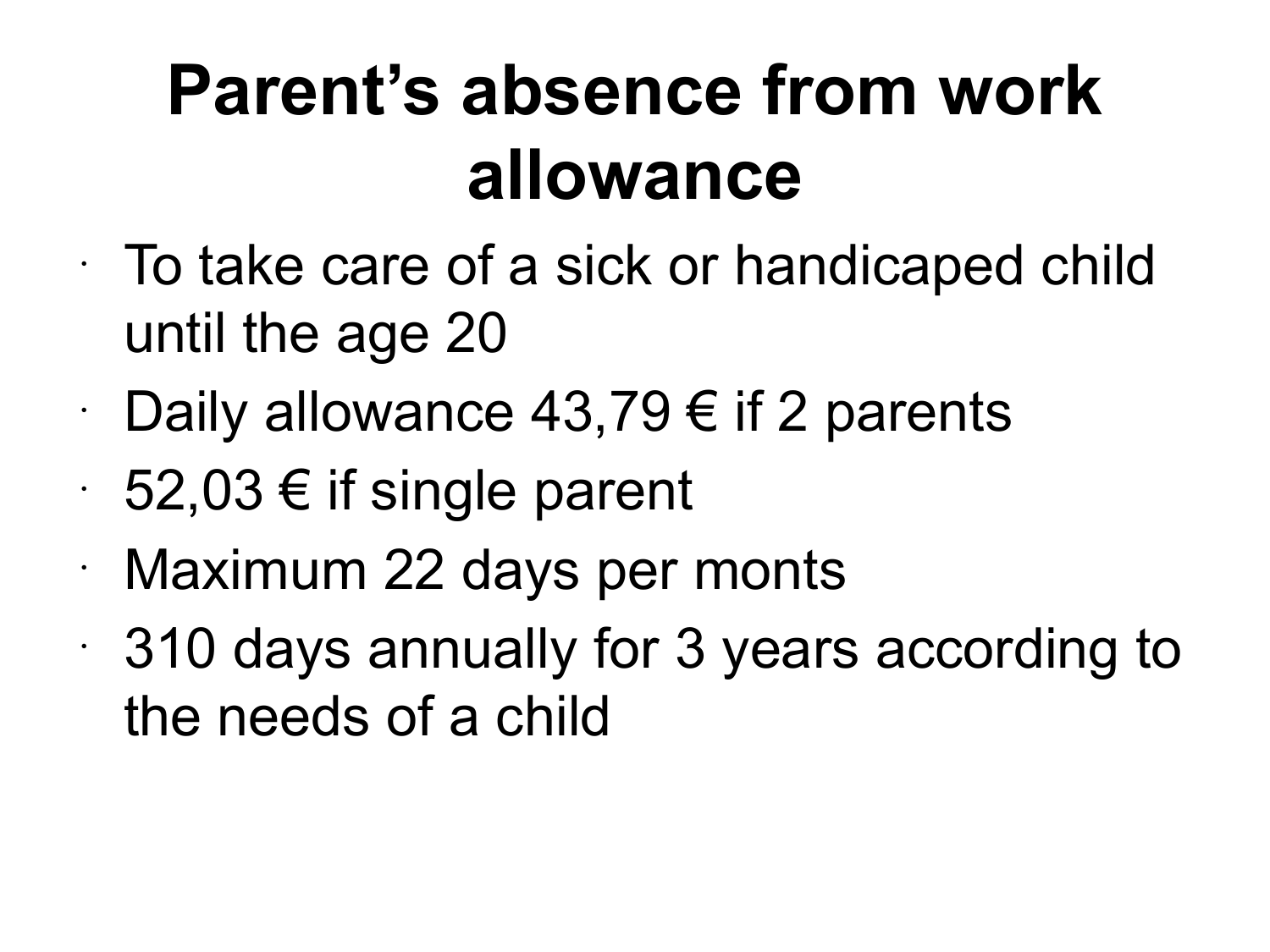# **Yearly school allowances**

 $\cdot$  For the school year 2018 it is fixed to:

- $\cdot$  •369,57 €, for a child 6 to 10 years
- $\cdot$  •389,96 €, for a child 11 to 14 years
- $\cdot$  •403,48 €, for a child 15 to 18 years

• Sobjected to the family income • Paid once a year in August